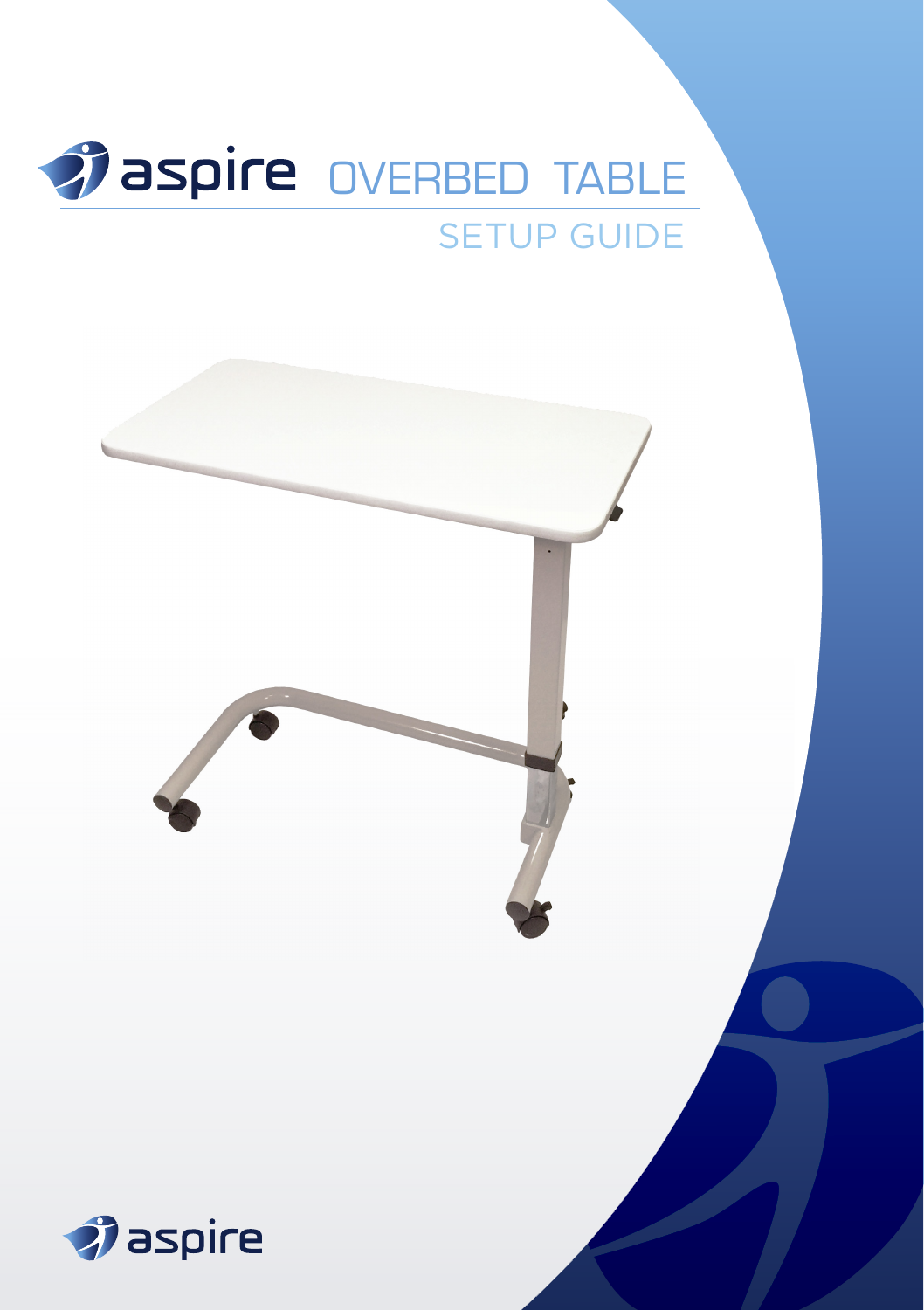Thank you for choosing this Aspire Overbed Table.

This product has been designed to offer supreme stability, safety and adjustability.

It is important that you read this setup guide carefully before using your Aspire Overbed Table.

# **1. OVERBED COMPONENTS**

This Overbed Table comes with the following parts:

| <b>Description</b>                                            | Quantity       |
|---------------------------------------------------------------|----------------|
| Table Top with bracket mounted on bottom surface              | $\times$ 1     |
| Upright Post with quick adjustment lever and fixing knob      | x <sub>1</sub> |
| C-Shape Base Frame with 4 x black castor wheels (2 x locking) | $\times$ 1     |
| 14mm Bolts (Long) with washers and spacers (FOR BASE)         | x <sub>2</sub> |
| 12mm Bolts (Short) with washers (FOR TABLE TOP)               | x <sub>2</sub> |

### LAMINATE TABLE TOP accommodates food

trays, personal items, and provides a stable writing surface



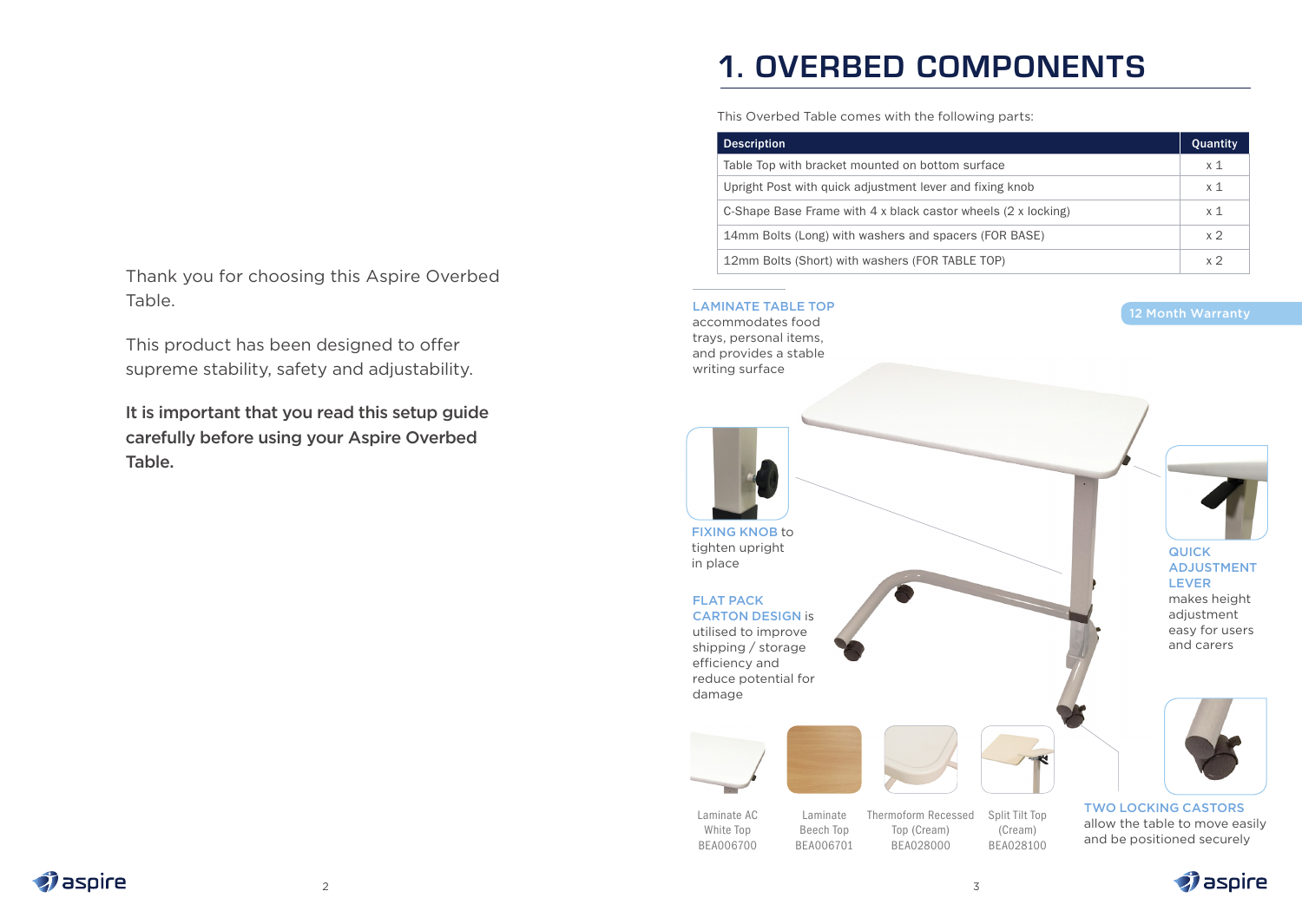## **2. ASSEMBLY INSTRUCTIONS 3. ADJUSTING YOUR TABLE**

Open the carton carefully. DO NOT USE a box cutter or sharp implement as this may damage the product. For OH&S, lay the carton on its side with the top of the carton open and slide out the Overbed Table contents.

1. Insert spacaers, 14mm bolts and washers into the mounting plate on the C-shape base (from below).



- 2. Locate 14mm bolts into the base of the upright post and tighten. Ensure the upright post is straight on the base plate whilst tightening. Loctite or other fixing agents may be used if required.
- 3. Insert upright post table support bar into table top bracket and attach using 12mm short bolts and small washers.

4.Remove the transportation screw from the upright and your over bed table is ready for use.







To Adjust your Over Bed Table:

1. Loosen the fixing knob on the upright post.



2. With one hand pull and release the quick adjustment lever and move the table up or down until the desired height is reached. Minimal force should be required.



3. Re-tighten fixing knob to lock in place.